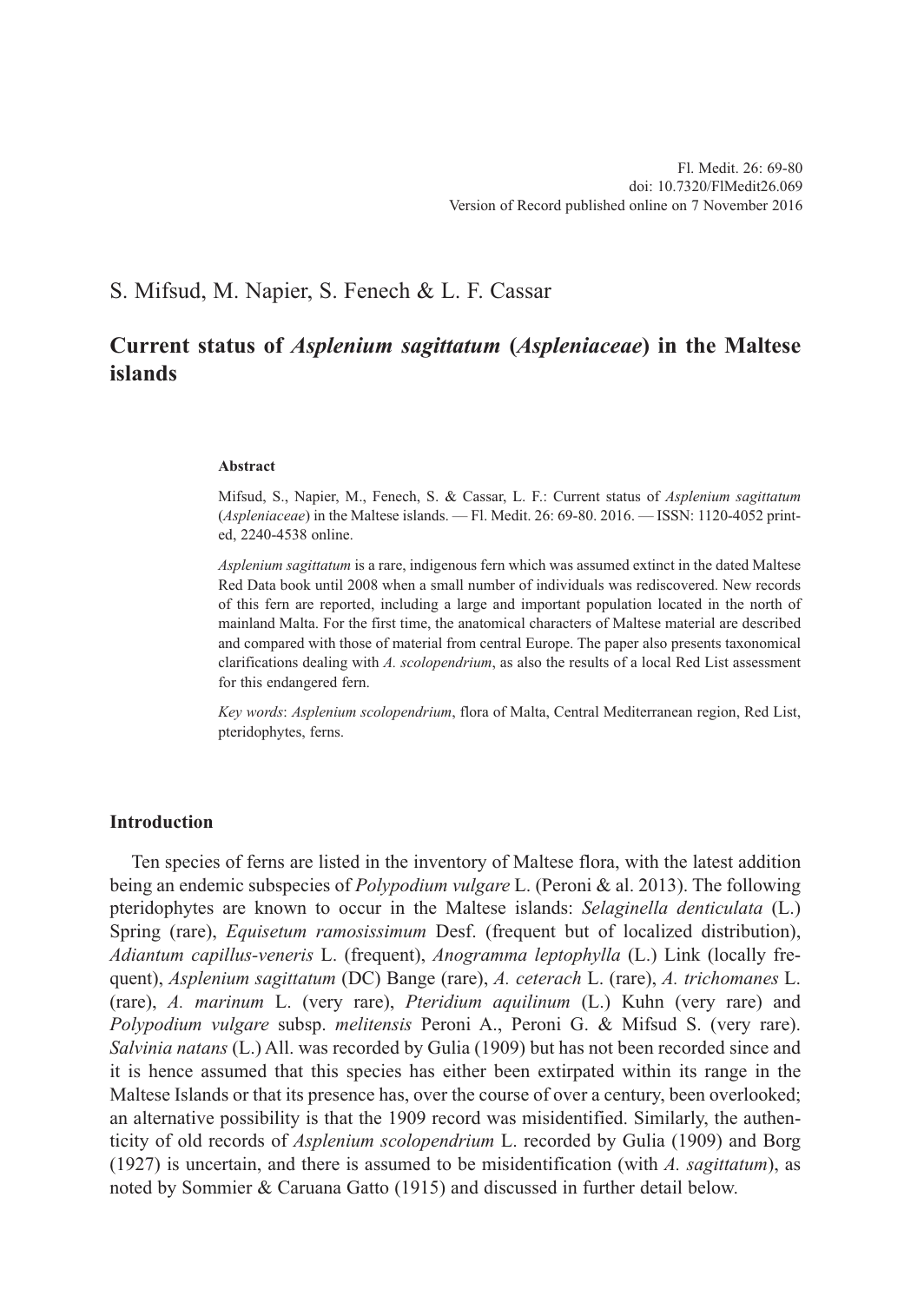In Malta's dated Red List (Lanfranco 1989), *Asplenium marinum* and *A. sagittatum* were listed as possibly extinct, due to lack of substantiated records. However, these species have been rediscovered in small numbers in recent years (Lalov & al. 2008; Mifsud 2010a, 2010b). Recent findings include a large population of *A. sagittatum* at Qammieh, Mellieha, which is described in this contribution. We also present the findings of cytological examination of individuals from this population, to increase knowledge of Maltese material of this species, and to enable comparison with *A. scolopendrium*, which was reported over a century ago (Gulia 1909).

## *Distribution*

*Asplenium sagittatum* is a species of pan-Mediterranean distribution, found in Spain (including the Balearic islands), France (including Corse), Italy (including Sardinia and Sicily), as well as in Malta, Croatia, Greece, Lebanon, Syria, Israel, Jordan, Libya, Algeria, Tunisia and Morocco (Greuter & al. 1984; GBIF, 2013), Palestine, the Anatolian plateau, and the Aegean islands (GBIF 2013). It has an array of synonyms (= *A. hemionitis* Sw. [non L. 1753]; *Phyllitis hemionitis* Kuntze; *Phyllitis sagittata* (DC.) Guinea & Heywood; *Scolopendrium sagittatum* DC. and *S. hemionitis* Lag.). There has not been full consensus regarding the separation of the genus *Phyllitis* from *Asplenium*; notwithstanding, and without going into the merits of classification and nomenclature, *Asplenium sagittatum* is used in this communication, in concurrence with established classifications such as Euro+Med (2006-), Tropicos (2015), and The Plant List (2013) and in line with recent treatments, for example, by Hassler (2015).

In the Maltese Islands, *Asplenium sagittatum* has been recorded under different synonyms from coastal rocks and wells in various locations (Fig. 1 and Table 1). These include the vicinity of an area referred to as **Mistra rocks,** on the northern coastal stretch of **Nadur,** better known as **Rdum il-Kbir** (Duthie 1872; Caruana Gatto 1892; Sommier & Caruana Gatto 1915; Borg 1927), **Mellieħa** (Caruana Gatto 1892; Gulia 1909; Sommier & Caruana Gatto 1915; Borg 1927), **Għajnsielem** (Borg 1927), **Dwejra** in Gozo (Gulia 1909; Sommier & Caruana Gatto 1915; Borg 1927), **Nadur valley** (Gulia 1909; Sommier & Caruana Gatto 1915), **Xlendi valley** (Gulia 1909; Sommier & Caruana Gatto 1915; Borg 1927**), Ras il-Kala, Qala** (Gulia 1909; Sommier & Caruana Gatto 1915; Borg 1927), **Wied Babu** (Gulia 1909; Borg 1927), **Wied Għomor** (Gulia 1909; Borg 1927), **Għajn Tuffieħa** (Borg 1927), **Wied il-Għasel** (Borg 1927), and wells in **Birkirkara, Lija**, and **Mosta** (Borg 1927).

The lack of substantiated records for several decades after Borg's (1927) records led to the assumption that *A. sagittatum* had possibly become extirpated (Lanfranco 1989), and as a result of its extended absence, this was subsequently considered to have become extinct locally (Tabone 2007). However, in April 2008, Lalov & al. (2008) carried out numerous field searches which led to its rediscovery at five different sites (Table 1: pop 1- 5). Their records consisted of populations with 25 individuals or less. In March 2009, one of the authors [SM] found a sizeable population of 30–40 specimens (including young sporophytes) in a deep fissure within the scree at Mistra rocks in Gozo (Table 1: pop6), and an additional small cluster of four specimens two months later (Table 1: pop7). The extent of its local distribution was further broadened when the same author discovered scattered specimens within the scree of Rdum Majjiesa on October 2010 (Table 1: pop8).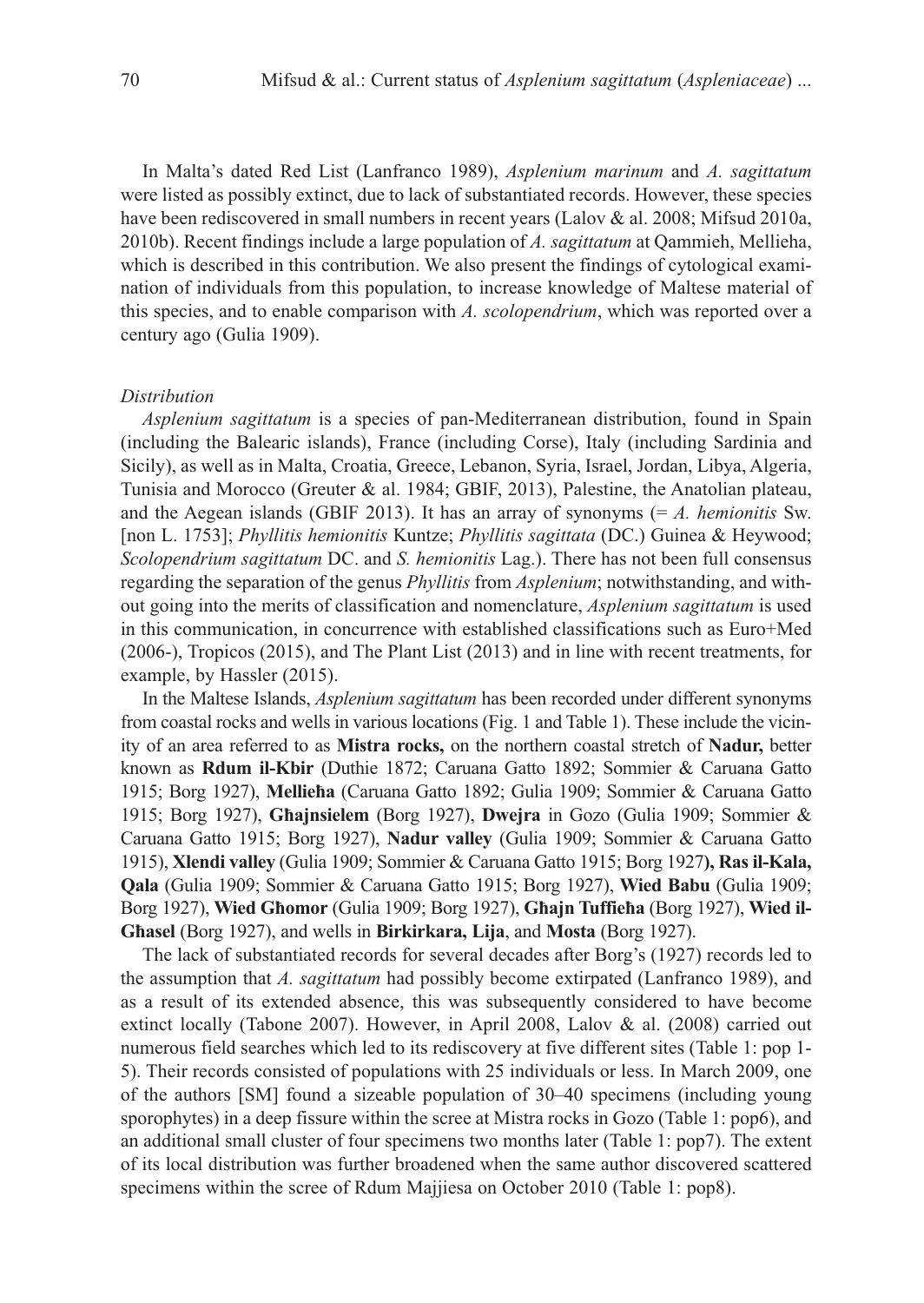

Fig. 1. Distribution of *Asplenium sagittatum* in the Maltese islands. Legend: Circles indicate populations which have been rediscovered during the last eight years - red by Lalov et al. (2008) only; green by present authors during the last six years (of which some have already been reported by Lalov & al (2008)); numbers refer to toponyms in table 1;  $\dagger$  indicate historical records which have not been reconfirmed in recent years.

In May of 2015, three of the present authors [SF, SM and LFC] were conducting fieldwork to assess the status of *Hyoseris frutescens* Brullo & Pavone within il-Qammieh area, Mellieha (Fenech 2015), when a large population of ferns with long, unlobed fronds was observed at the base of a relatively dark, inaccessible limestone fissure. (Table 1: pop9). Due to the inaccessibility of the population, a second visit was planned with appropriate abseiling equipment. This latest discovery, on which the present communication is based, comprises a large population within a deep crevice at Qammieh, L-Ahrax tal-Mellieha.

## *Habitat context*

The Maltese islands, comprised almost entirely of sedimentary rocks of Tertiary age, lie on the Siculo-Tunisian sill, (Schembri 1997; Cassar 2010). The islands support no perennial fluvial sources (beyond sparse ephemeral streams, fed by seepage from spring-lines) and few permanent bodies of water (with the exception of few small wetlands dependent on seasonal run-off during the wet season). The highest elevations are 253 m a.s.l. and 190 m a.s.l. on the islands of Malta and Gozo, respectively (Schembri 1997; Cassar 2010) and the indigenous vegetation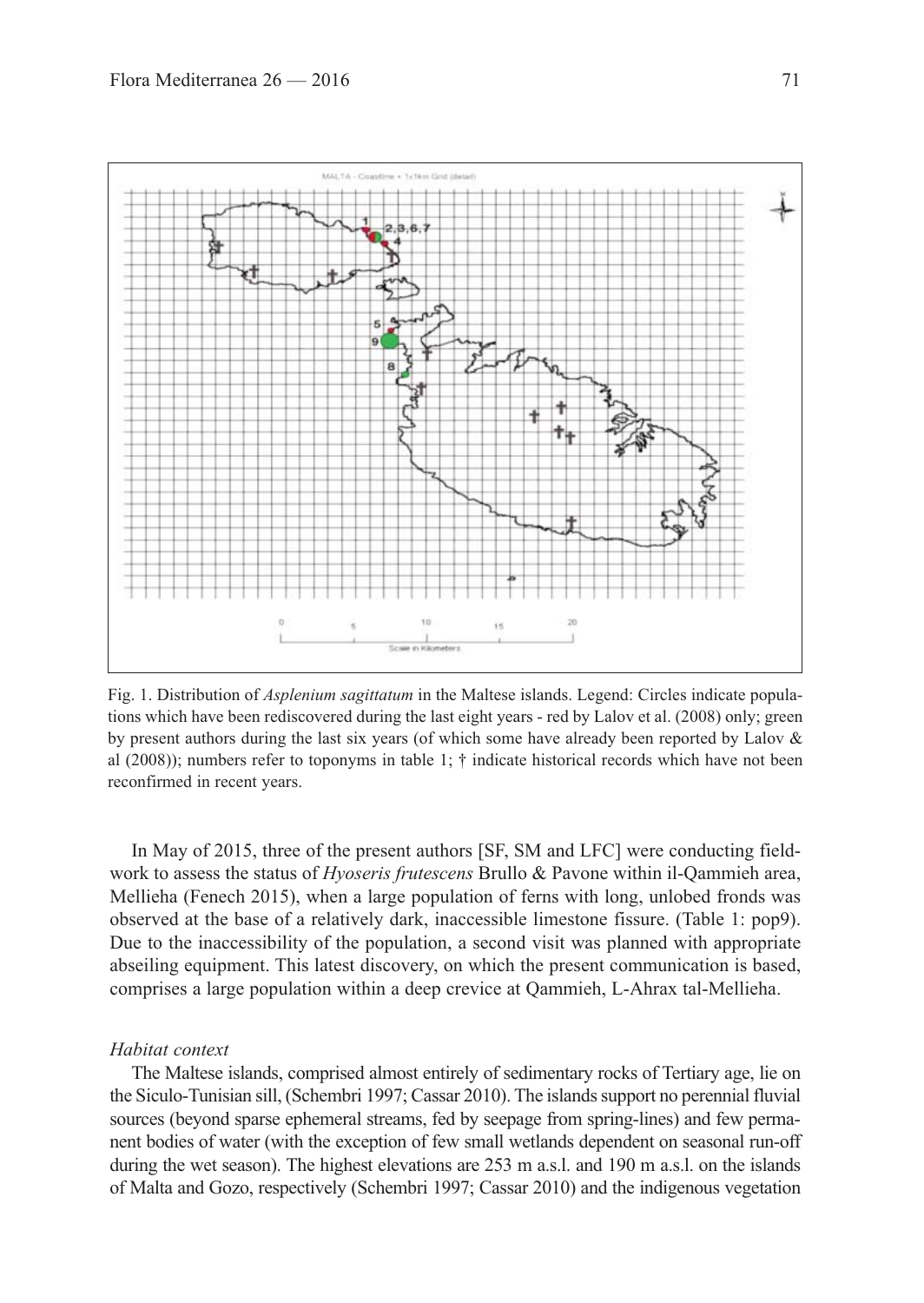is thus within the limits of the Thermo-Mediterranean zone. The climate is typified by dry, hot summers and mild, wet winters, with the landscape largely influenced by this biseasonality (Cassar 2010). The ensuing semi-aridity and the pervasive lack of woodlands do not provide abiotic conditions that favour widespread colonization by ferns.

The Qammieh region, which lies on the northern Ahrax promontory, is characterized by exposed Upper Coralline Limestone, with karstic features predominating. The wind-swept (due to exposure to northerly winds) plateau surface is colonized by a suite of biotopes typical of garrigue and phrygana assemblages. The underlying Blue Clay, a more dynamically malleable stratigraphy and which is thus prone to inducing mass movement, is largely responsible for slippage; such processes lead to the formation of boulder screes and deep limestone crevices on and around the plateau escarpment, within which species like *Asplenium sagittatum* thrive.

## **Material and Methods**

A visit to the site of this newly-discovered population (Table 1: pop9) was conducted in July 2015, when one of the authors (MN) descended into the rocky limestone fissure, using specialized abseiling equipment. Natural belay formations within the karstic Upper Coralline Limestone were used to secure abseiling lines, while another of the authors (LFC) acted as belayer. Dyneema slings of 120 cm and 2 locking carabiners were used for this purpose.

During this sampling exercise, three fronds were collected for identification and taxonomical purposes. It was noted that the fern population colonized the lower-most sloping southern face (north-facing) of the fissure, where conditions were rather humid, and its immediate, lower sides, where substrate had accumulated; this substrate consisted of a combination of fugitive sediments, comprising terrarossa and palaeosol, conveyed into the 15 m deep fissure from the Upper Coralline Limestone karstic surface via freshwater runoff and aeolian dynamics. Owing to the dense population, and to the relatively inaccessible location and conditions in the gorge, it was difficult to accurately count individuals and population size was thus estimated. The conditions at the site were noted to be ideal for growth of *Asplenium sagittatum.* In addition to it at the bottom of the fissure, *Adiantum capellus-veneris* L. was also present in small numbers, as were other rupestral species, namely *Hyoseris frutescens* Brullo & Pavone and *Hypericum aegyptium* L., on the upper, exposed reaches of the limestone fissure (albeit in limited number). Another site visit was carried out by one of the authors [SM] on April 2<sup>nd</sup> 2016, to survey the north-facing scree of Rdum il-Qawwi.

Anatomical examinations focused on the spores and the epidermis of fronds of specimens collected during this abseil The stomata and cells of the abaxial epidermis are of diagnostic value (Peroni & al. 2008) and were examined using a  $\times$  100 and  $\times$  400 light microscope. The epidermis was peeled carefully under a dissecting microscope  $(\times 16)$ using a razor blade and mounted in 10% glycerol aqueous solution. Stomata types referred to are based on Cotthem van (1970) and Peroni & Peroni (2004).

Red listing of the species was conducted according to IUCN guidelines (IUCN 2012a) and Categories and Criteria (IUCN 2012b), with a grid of 2 km  $\times$  2 km used for determining Area of Occupancy.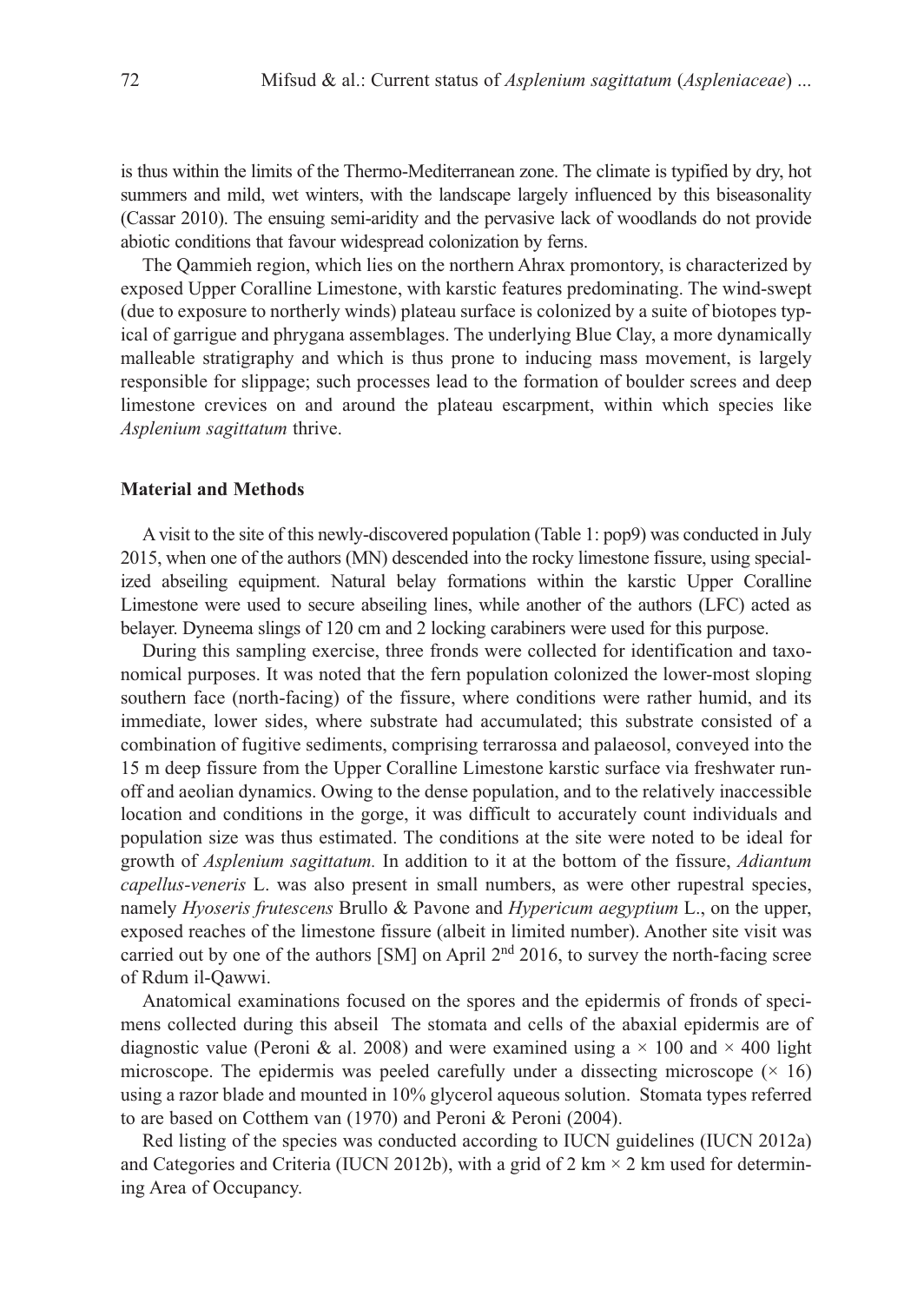## **Results**

## *Overview*

The population at il-Qammieh was noted to be quite dense in comparison with the other Maltese populations, with as many as 10 mature ferns/ $m<sup>2</sup>$  colonizing a stretch of about 25 m in length and of a varying width of 1–2 m, totalling an estimated 300–400 individuals. This effectively appears to be the largest population of *Asplenium sagittatum* within the Maltese islands recorded to-date and, as a consequence, is of conservation significance, both in terms of species and habitat. Population 5 (Table 1), also from the same area, suggests that other pockets with this fern may be present in non-accessible sites along the scree and cliffs of this area. During the second site visit of the  $2<sup>nd</sup>$  April 2016, some 40 specimens of *Asplenium trichomanes* were discovered at Rdum il-Qawwi. This species is also rare and endangered in the Maltese islands; it was listed as 'possibly extinct' in the Red Data Book (Lanfranco 1989), but its presence was subsequently reconfirmed by Tabone (2007) and by one of the present authors (Mifsud 2009).

## *Habitat preference*

The microhabitats of the various populations of *A. sagittatum* in Malta share common characteristics of a damp, shaded, sheltered location in chambers or caverns formed by scree, in caves within shattered rock profiles, or in rock fissures of Upper Coralline Limestone in coastal scree areas. Thus far, only the population at Qammieh is known to receive direct sunlight for a short period of time; this was measured on 10<sup>th</sup> October 2015 by [SF], with a total of 57 min of direct sunlight (between 11:50 and 12:47) recorded.

## Taxonomy and anatomy

The following morphological description of *A. sagittatum* is based on Population 9 (Table 1, Fig. 2), since, as noted above, this is a relatively large population of about 400 individuals, and the examination of three fronds in this case did not cause any harm to the population.

Ferns have 6–10 tufted leaves, with laminae measuring between 8–24 cm long; they are dark green, glossy above, narrowly deltoid or oblong-deltoid with an entire margin, with a sub-acute tip and auricled base with a broad-cordate to typical hastate shape, usually cordate in young fronds and becoming hastate in mature fronds, forming two oppositely divergent, broadly-triangular lobes up to 6 cm from tip to midrib. The petiole is slightly shorter from the lamina, is dark-green to black at the lower half and with slender, brownish, hairlike scales. Sori are cinnamon brown when mature, narrowly elliptical to rectangular, with each receiving two veins at the base and apex, located in a row between the frond's margin and midrib at an angle of 45 °, usually with another series of shorter sori in the lower half of large fronds. Sporangia are  $180-220 \mu m$  in diameter with about 20 amber to brown annulus cells. The size of the spores is  $(31.3-)$  34.9  $(-39.8) \times (23.2-)$  26.5  $(-28.7)$   $\mu$ m [n  $= 25$ ] including the winged exospore, which is about 2  $\mu$ m broad. The stomata of the abax-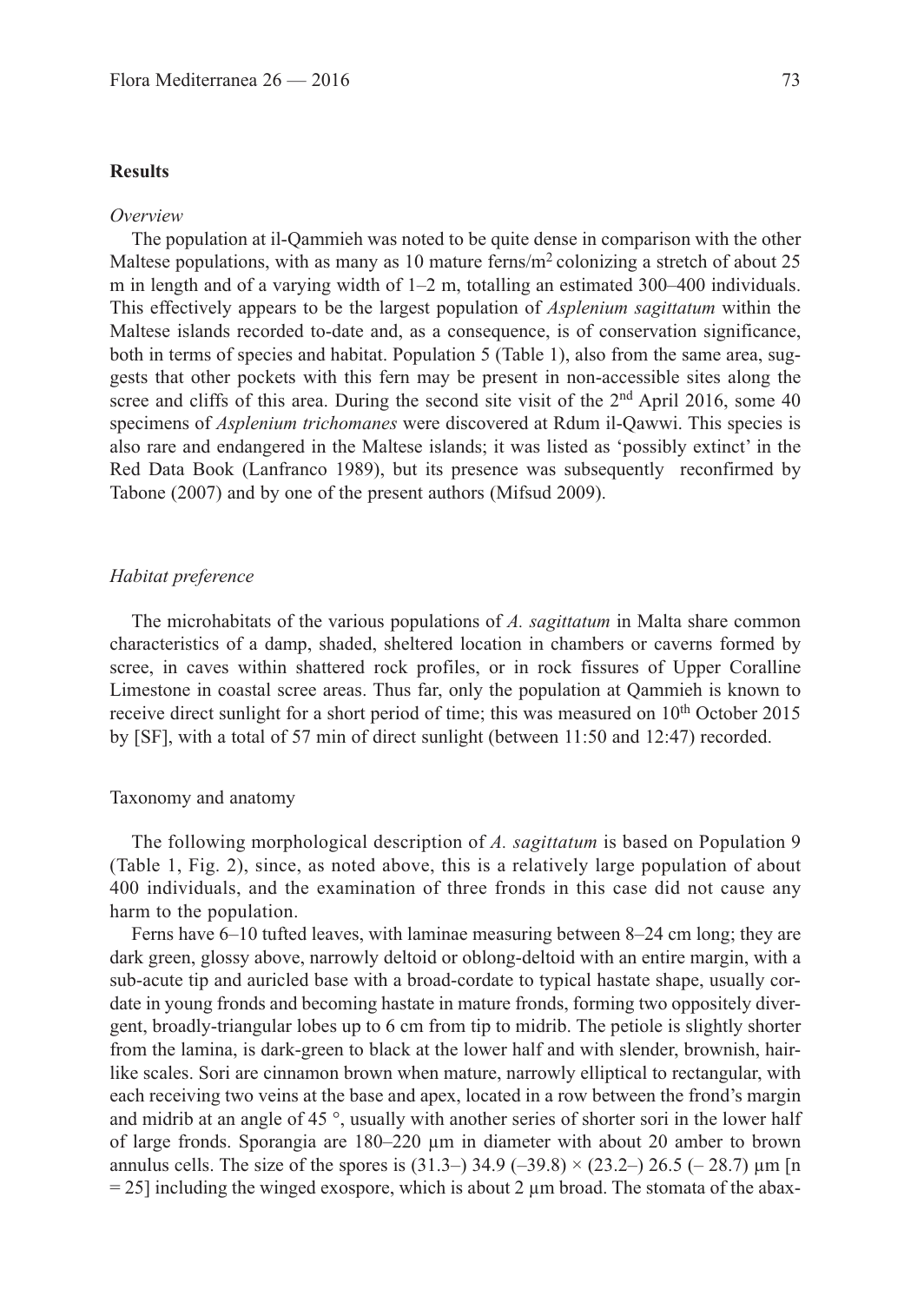| Population ref. no. | Site, Locality, Island                              | <b>Size</b>                | Landform                                                                                               | Observed by                 |
|---------------------|-----------------------------------------------------|----------------------------|--------------------------------------------------------------------------------------------------------|-----------------------------|
| and date            |                                                     | of<br>(no.<br>individuals) |                                                                                                        |                             |
| 1. Apr. 2008        | Western part of Mistra rocks, Nadur,<br>Gozo        | 25                         | n/a                                                                                                    | &<br>Lalov<br>al.<br>(2008) |
| 2. Apr. 2008        | Central part of Mistra rocks, Nadur,<br>Gozo        | $\overline{4}$             | n/a                                                                                                    | &<br>Lalov<br>al.<br>(2008) |
| 3*. Apr. 2008       | Eastern part of Mistra rocks, Nadur,<br>Gozo        | 20                         | Rocky cavities between large<br>displaced boulders forming a<br>$screce$ (= mass movement<br>dynamics) | Lalov<br>&<br>al.<br>(2008) |
| 4. Apr. 2008        | Rdum San Filep, Nadur, Gozo                         | 5                          | Rocky cavities between large<br>displaced boulders forming a<br>scree                                  | Lalov<br>&<br>al.<br>(2008) |
| 5. Apr. 2008        | Rdum il-Qawwi, Mellieha, Malta                      | 22                         | Shaded cliff side                                                                                      | Lalov<br>&<br>al.<br>(2008) |
| $6*$ , Mar. 2009    | Eastern part of Mistra rocks, Nadur,<br>Gozo        | $35**$                     | Deep limestone fissures                                                                                | SM $\wedge$                 |
| 7. May. 2009        | Central part of Mistra rocks, Nadur,<br>Gozo        | 3                          | Rocky cavities between large<br>displaced boulders forming a<br>scree                                  | $SM \wedge$                 |
| 8. Oct. 2010        | Rdum Majjiesa                                       | 5                          | Rocky cavities between large<br>displaced boulders forming a<br>scree                                  | $SM \wedge$                 |
| 9. May 2015         | il-Qawwi/Qammieh<br>Rdum<br>area<br>Mellieha, Malta | 300-400**                  | limestone<br>fissure<br>Deep<br>receiving partial sunlight                                             | SM, LFC, SF $\wedge$        |

Table 1. List of substantiated records of *Asplenium sagittatum* and related population sizes from Malta.

ial surface were  $(42.3-)$   $49.9$   $(-57.2) \times (34.8-)$   $40.7$   $(-47.3)$   $\mu$ m  $[n = 27]$ , polocytic  $(3-4(5))$ cells), or less frequently anomocyctic ((4)5–7 cells). The epidermal cells are deeply sinuous and approximately  $80-120 \mu m$  in length along their longest axis. In comparison with the abaxial epidermis, the adaxial surface is without stomata, and consists of smaller (c. 80 µm along their longest angle) cells that are less sinusoidal and usually with angular wide lobes (Figure 3a-d).

The macro-morphological features of the Maltese population correspond to those of *A. sagittatum* (e.g. Pignatti (1982); Crabbe & al. (1993); Ferrarini & al. (1986); Ormonde (1998); Peroni & Peroni (2004)); however, cellular anatomy discrepancies were noted when compared with reports of Peroni & Peroni (2004), Ferrarini & al. (1986); and Rossello & al. (1990) in Peroni & Peroni (2004). The stomata and spores sizes measured from *A. sagittatum* (Malta) are reported and compared in Table 2.

It was found that the material of *A. sagittatum* from Qammieh, Malta has remarkably larger stomata, slightly larger spores, and different morphology of the epidermal layers. The spore ornamentation of the Maltese material seems to be more pronounced than that illustrated by Peroni & Peroni (2004), with a broader exospore wing of about  $2-3 \mu m$ (Figs. 3H and 3I). The upper epidermis consists of cells that are larger  $(60-80 \mu m)$  and much more lobed (Figs. 3A and 3C) from  $27-45$  µm, as documented by Peroni & Peroni (2004) and illustrated in Figs. 3F and 3G. The abaxial epidermis cells (Figs. 3B and 3D) are more similar to those illustrated for *A. scolopendrium* than to those illustrated for *A. sagittatum* (Peroni & Peroni 2004), being more deeply sinuous and with longer lobe-like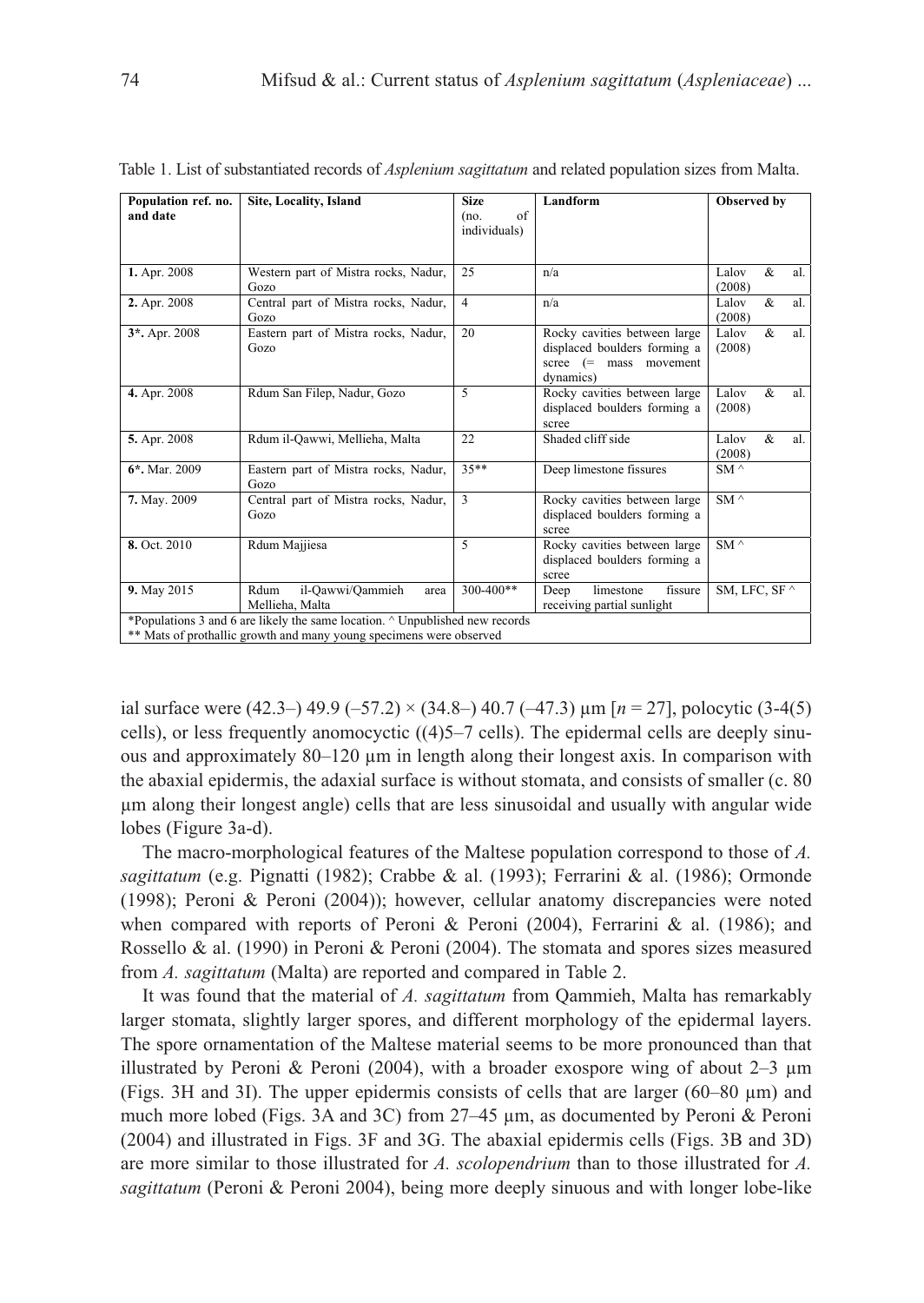

Fig. 2. *Asplenium sagittatum,* Malta. **A**. Eastern part of Mistra Rocks, Nadur, Gozo (March 2009); **B.** Young and mature fronds (Rdum il-Qawwi, Qammieh, Mellieha, July 2015); **C.** Rdum il-Qawwi, Qammieh, Mellieha, largest population ever recorded in Malta represented by over 300 plants (July 2015); **D.** Mature frond showing sori, venation, and basal divergent triangular lobes (Rdum il-Qawwi, Qammieh, Mellieha, July 2015); 2E-2F *Asplenium scolopendrium,* Warsaw, Poland. **E.** Whole plant (Jul 2015); **F.** Leaf bases showing cordate base (July 2015). Photos by Stephen Mifsud.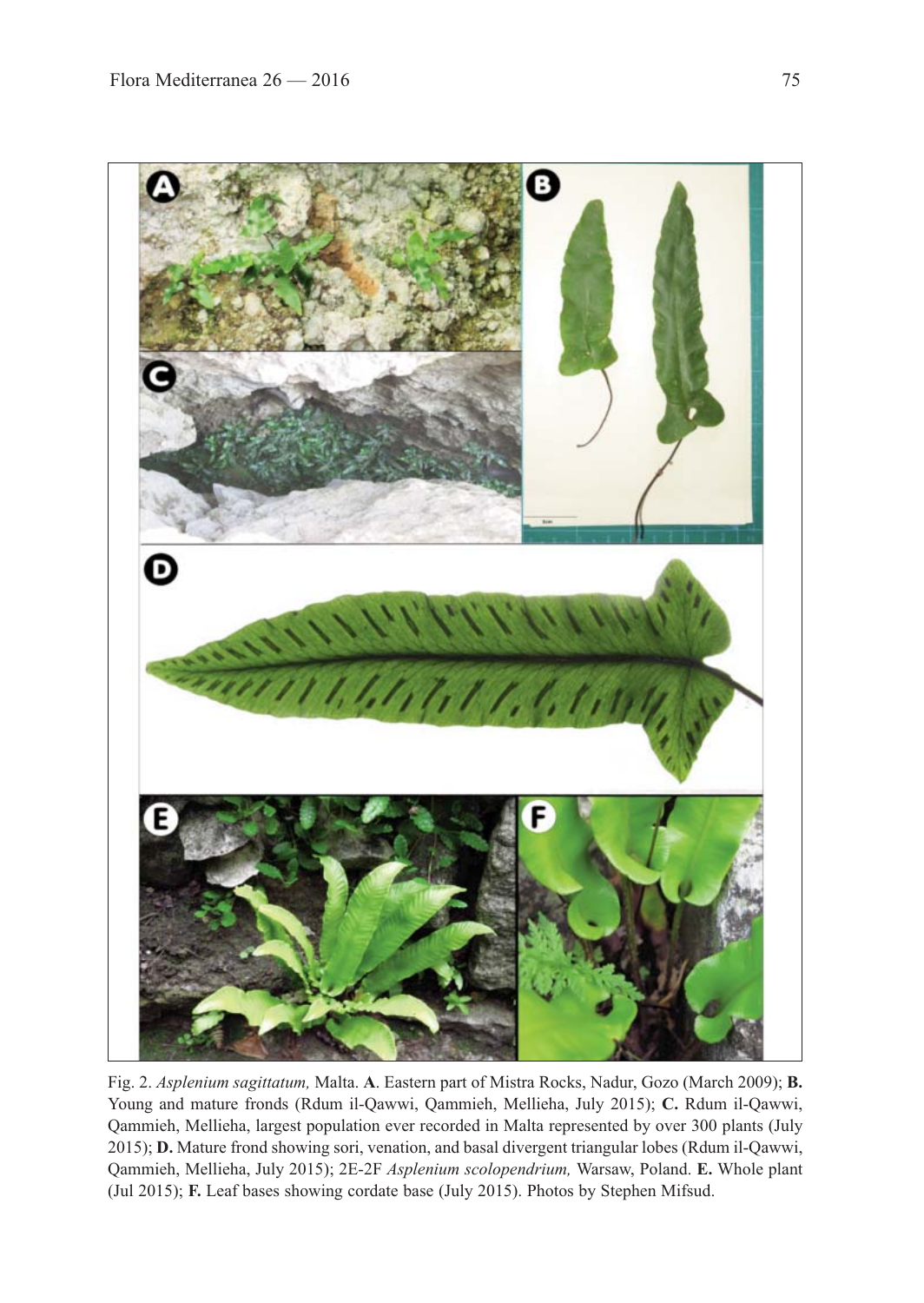|                                     | Stomata length $(\mu m)$   | Stomata width $(\mu m)$ | Spore length $(\mu m)$  | Spore width $(\mu m)$       |
|-------------------------------------|----------------------------|-------------------------|-------------------------|-----------------------------|
| Studies specimens                   |                            |                         |                         |                             |
| A. sagittatum,<br>Qammieh, Mellieha | $(42.3-)$ 49.9 ( $-57.2$ ) | $(34.8-)$ 40.7 (- 47.3) | $(31.3-)$ 34.9 (- 39.8) | $(23.2-)$ 26.5<br>$(-28.7)$ |
|                                     |                            |                         |                         |                             |
| Reported measures                   |                            |                         |                         |                             |
| Peroni & Peroni (2004)              | $(33-)$ 40.9 $(-48)$       | $(27-)$ 31.7 $(-36)$    | $(27-)$ 30.8 $(-36)$    |                             |
| Ferrarini & al. (1986)              |                            |                         | $(24-)$ 29.7 $(-34)$    |                             |
| Rossello & al. (1990)               |                            |                         | 27.3                    |                             |
| Ormonde (1998)                      |                            |                         |                         | $(24-)$ 27-30<br>(-33)      |

Table 2. Measurements of stomata and spores from *A. sagittatum* in Qammieh, Mellieha, Malta and comparison against reported measurements.

projections. This overall foliar anatomy of the Maltese *A. sagittatum* is hence more similar to *A. scolopendrium* sensu Peroni & Peroni (2004) (Fig. 3G). Since currently these foliar variabilities are not of any taxonomic importance, even at an infraspecific level, the examined Maltese material was treated as *Asplenium sagittatum*, the morphological plasticity of which was already demonstrated by Ferrarini & al. (1986).

## *Red Listing and conservation*

In Malta, *A. sagittatum* was historically recorded as *Scolopendrium hemionitis* Sin. (Duthie 1872; Caruana Gatto 1893; Gulia 1909; Caruana Gatto 1915), while *A. scolopendrium* was recorded as *Scolopendrium vulgare* L. (Gulia 1909; Borg 1927). None of the aforementioned pioneering naturalists recorded both species concurrently in their respective works, with the exception of Gulia (1909); (it should nevertheless be noted that Gulia also catalogued previous records in his account of Maltese ferns)*.* While it is difficult to ascertain if these early records truly represent two different species of spleenworts in Malta, it can be safely assumed that *A. scolopendrium* was misidentified and confused with *A. sagittatum*, owing to the fact that recent records all attest to *A. sagittatum*. Such a conclusion has already been suggested by various authors, including Sommier & Caruana-Gatto (1915), Lanfranco (1989), and Lalov & al. (2008). Such misidentification may have also arisen because young fronds of *A. sagittatum* have cordate leaf bases that look superficially like *A. scolopendrium* (Ferrarini & al. 1986; Marchetti 2004). Confusion of *A. scolopendrium* with *A. sagittatum* was also reported in the past in Italy (Marchetti 2004).

Using the current substantiated records of *A. sagittatum*, in Malta the Extent of Occurrence (EOO) is calculated to be 7.5 km<sup>2</sup> while the area of Occupancy (AOO) is 16 km<sup>2</sup>. Population trend cannot be estimated since no counts have ever been published. Assuming that several historically recorded populations have become extinct, the number of locations has decreased by more than half over a 100 years; however, the rate of decrease over the last 10 years is uncertain with reference to application of criteria A. The current population size is estimated to be  $> 300$  but  $< 800$  individuals.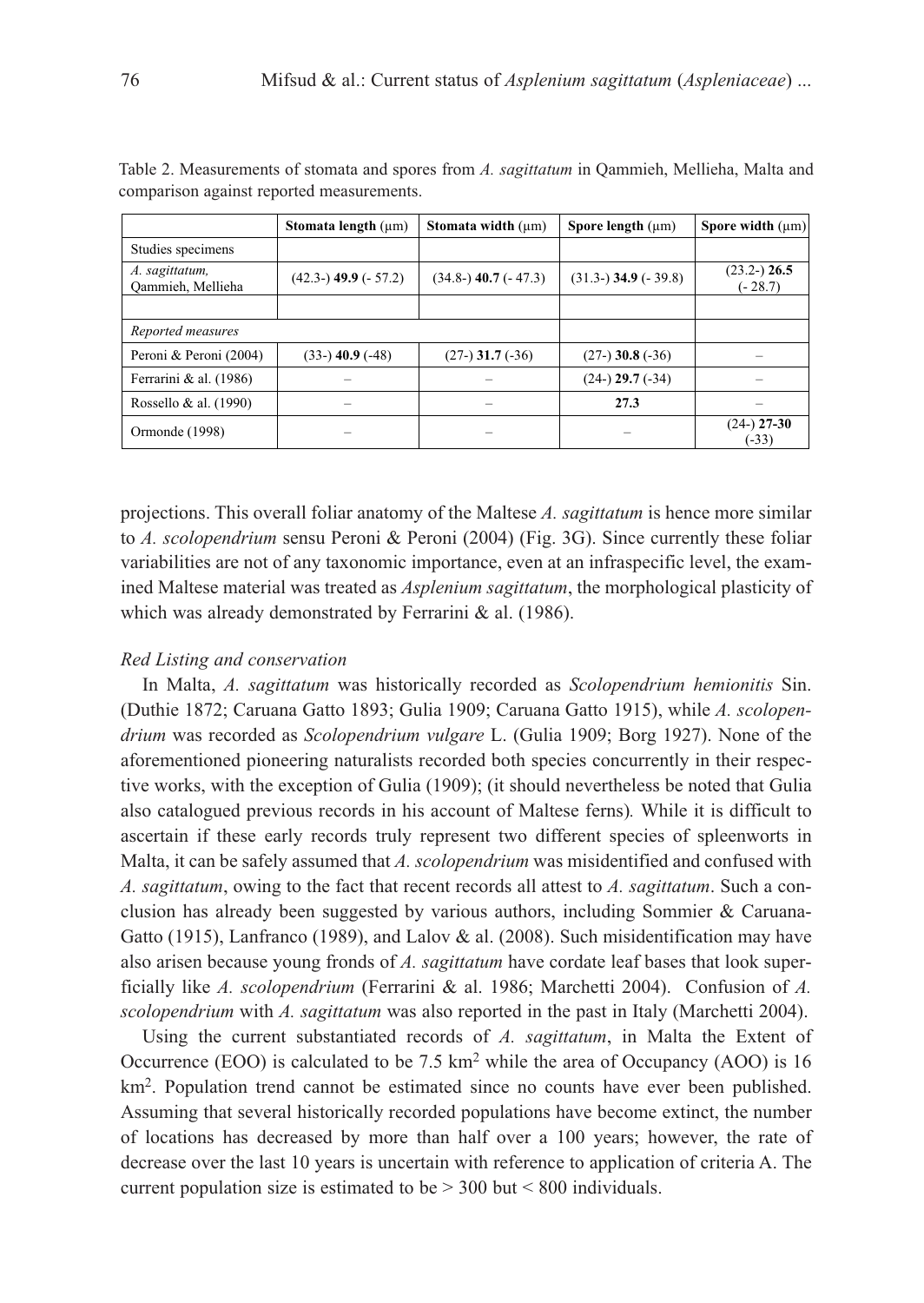

Fig. 3. Anatomical examination of *A. sagittatum*, from material at Rdum il-Qawwi, Qammieh, Mellieha, July 2015. **A.** Epidermis cells of adaxial face frond; **B.** Epidermis cells and stomata of abaxial face; **C.** Adaxial epidermis (low magnification); **D.** Abaxial epidermis (low magnification); **E.** Sporangium; **F.** Illustration of epidermis (left abaxial, right adaxial) of *Asplenium sagittatum*; **G.** Illustration of epidermis (left abaxial, right adaxial) of *Asplenium scolopendrium*; **H-I.** Spores; **J.** Chlorenchyma cells from the mesophyll layer. Photos by Stephen Mifsud. Illustrations **F** and **G** adapted from Peroni & Peroni (2004, pp 95-96).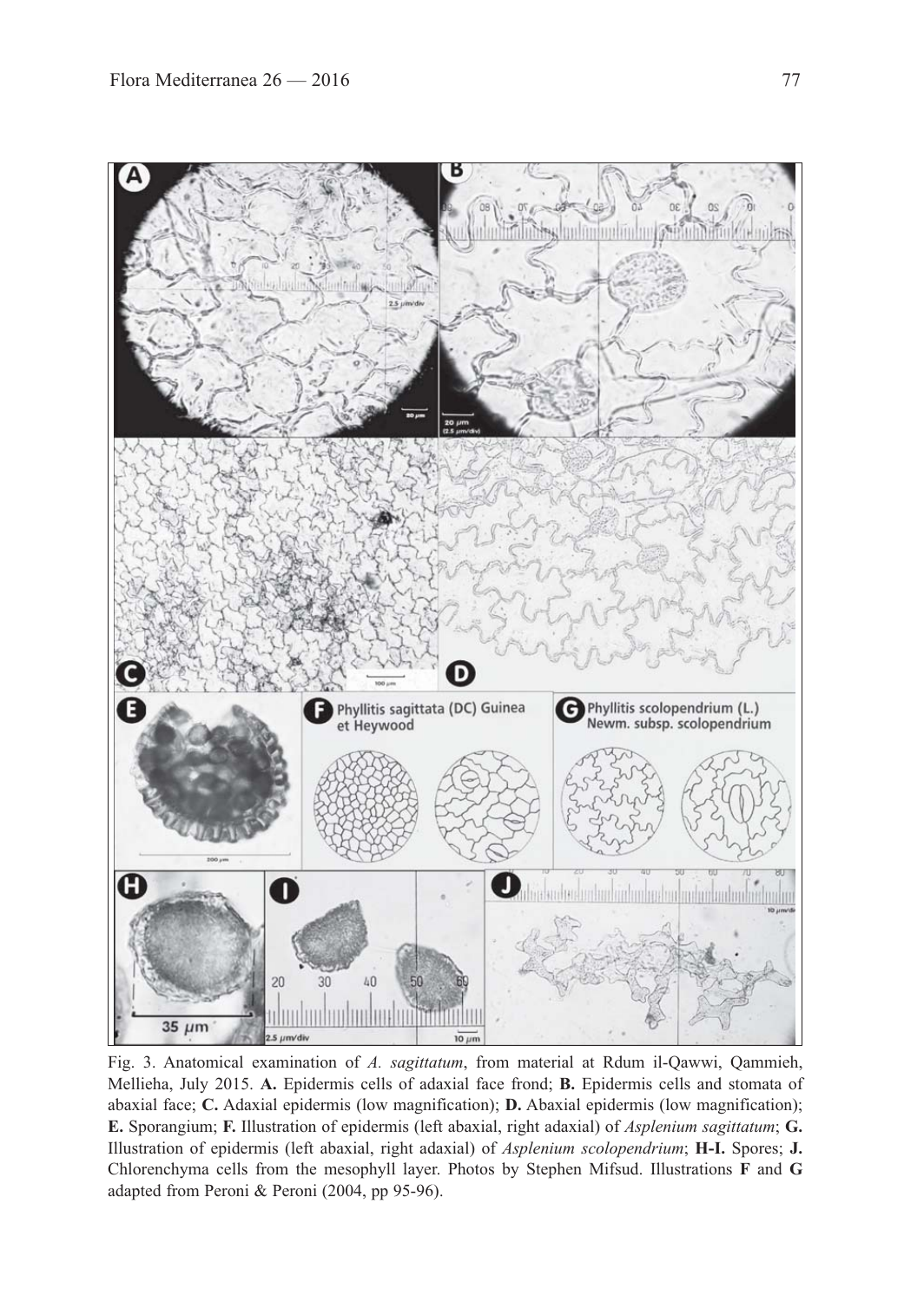Since *A. sagittatum* resides in inaccessible cavities and fissures in cliff screes, mostly located in areas that are protected at international level (Natura 2000 sites), the populations are not endangered by direct anthropogenic activities such as picking, land reclamation, grazing, construction works, or invasion by alien species. However, one major threat is habitat loss as a result of stochastic events, such as a tremor resulting in mass movement (landslide or scree collapse). Moreover, the decline of subpopulations during the last few decades, leading to 'presumed extinction' (Lanfranco 1989) must also be considered. It is unclear why so many populations are not extant, but one feasible explanation may relate to the reduction of natural water supply from springs emanating from perched aquifers, mainly due to the latter's continuous deterioration and exploitation by human agency, especially during the late 20<sup>th</sup> century.

Based on available data for the Maltese Islands, the Red List assessment of *Asplenium sagittatum* is EN B1ab (i,ii,iii); due to the small geographic scale of Malta, the resulting criteria obtained from the current AOO and EOO were downgraded by one level in accordance with IUCN (2012a) (assessor: Stephen Mifsud, September 2015).

## **Conclusions**

Two new records of *Asplenium sagittatum* have been discovered from the boulder scree and rock fissures at Rdum Majjiesa and il-Qammieh, respectively. The latter comprises about 300- 400 mature specimens, making it the most significant population in the Maltese Islands when compared to other reported populations that comprise of only a few individuals. Moreover, *Asplenium trichomanes* was also discovered at Rdum il-Qawwi, limits of Qammieh.

The cytology of the epidermis and the morphology of the spores were found to differ somewhat from documented descriptions of this species, but these slight differences are not considered to be of any taxonomic importance. A Red List assessment was carried out on the existing populations reported in the last ten years, resulting in 'endangered' status; this is an upgrade from Lanfranco (1989) assessment ('presumably extinct'). Given that all current records refer to *A. sagittatum*, there is considerable doubt over the listing of *A. scolopendrium* in historical records and the current authors assume that these records should be considered as referring to *A. sagittatum.* 

## **Acknowledgement**

We would like to thank Dr. Elisabeth Conrad for editing and proof-reading of the manuscript.

#### **References**

- Borg, J. 1927: Descriptive flora of the Maltese Islands: including the ferns and flowering plants. Malta.
- Caruana Gatto, A. 1892: Dello stato presente delle nostre cognizioni sulla vegetazione Maltese. Atti del Congresso botanico internazionale di Genova del 1882. – Genova.
- Cassar, L. F. 2010: A Landscape Approach to Conservation: Integrating ecological sciences & participatory methods. – Malta.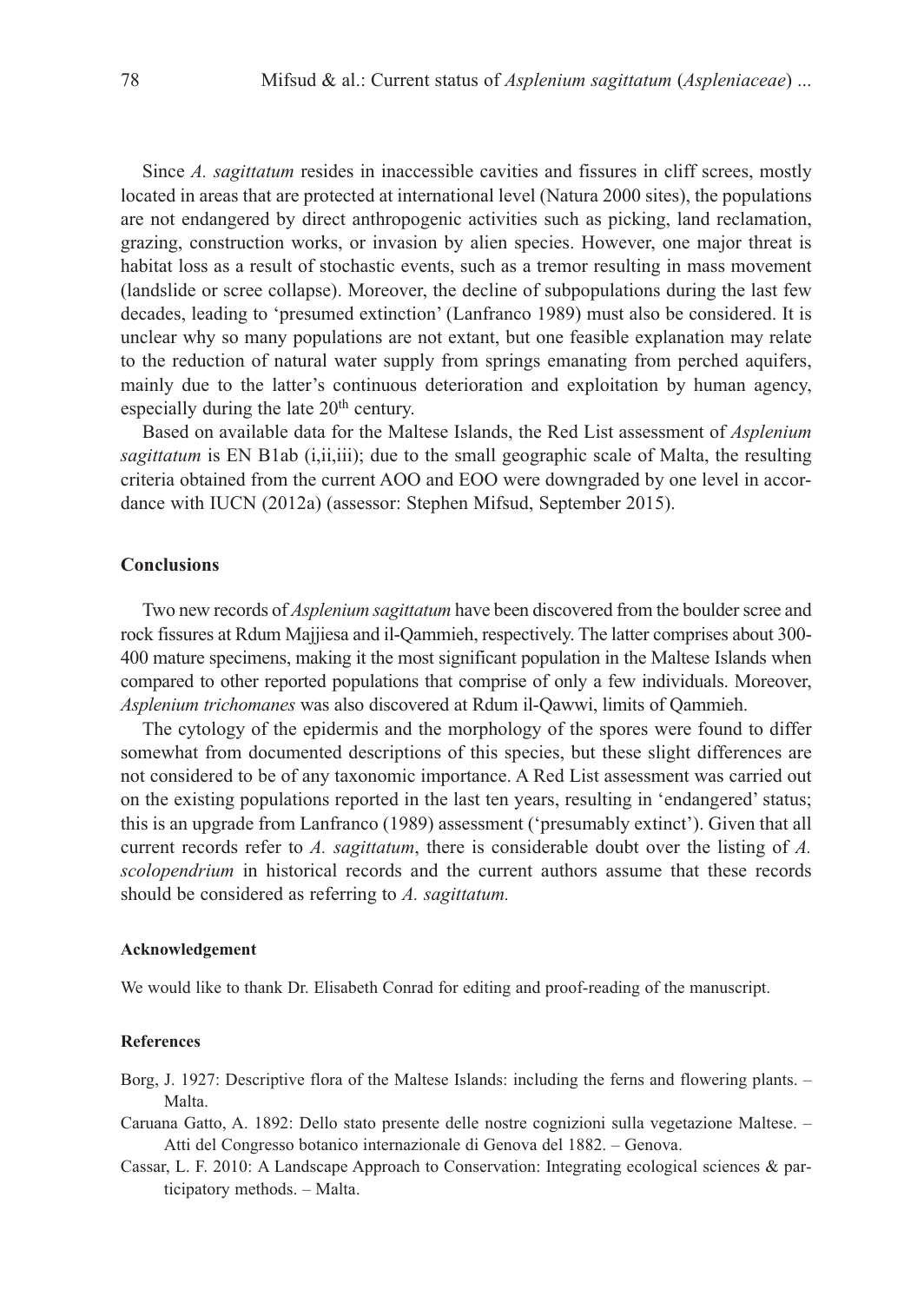- Cotthem van, W. 1970: Comparative morphological study of the stomata in the Filicopsida. –Bull. Jard. Bot. Nat. Belg. **40:** 81-239.
- Crabbe, A. C., Viane, R., Jermy, A. C. & Lovis, J. D. 1993: Asplenium Pag. 18-23 in Tutin, T. G., Burges, N. A., Chater, A. O., Edmondson J. R., Heywood, V. H., Moore D. M., Valentine D. H., Walters S. M. & Webb D. A**.** (eds.), Flora Europaea, **1.** 2° ed. – Cambridge.
- Duthie, J. F. 1872: Notes on the flora of Malta and Gozo. J. Bot. British Foreign **1:** 206-210.
- Euro+Med 2006-: Euro+Med PlantBase the information resource for Euro-Mediterranean plant diversity. – Published on the Internet http://ww2.bgbm.org/EuroPlusMed/ [accessed 31/08/2015]
- Fenech, S. 2015: Mapping the Distribution of Selected Flora of Scientific Importance found on the Northern Coast of Malta: An Exercise in Species' Vulnerability. – Unpublished BSc (Hons) Earth Systems dissertation, University of Malta.
- Ferrarini, E., Ciampolini, F., Pichi Sermolli R. E. G. & Marchetti, D. 1986: Iconographia Palynologica Pteridophytprum Italiae. – Webbia **40(1):** 1-201.
- GBIF 2013: GBIF Backbone Taxonomy, 2013-07-01. Published on the Internet http://www.gbif.org/species/4257343 [accessed 24/08/2015]
- Greuter, W., Burdet, H. M. & Long, G. 1984: Med-Checklist, **1.** Genève.
- Gulia, G. 1909: Elenco delle pteridofite Maltesi. Bull. Soc. Bot. Ital. **1909:** 220-222.
- Hassler M. 2015: World Ferns: Checklist of Ferns and Lycophytes of the World (version Nov 2015). In: Species 2000 & ITIS Catalogue of Life, 23rd December 2015 (Roskov Y., Abucay L., Orrell T., Nicolson D., Kunze T., Flann C., Bailly N., Kirk P., Bourgoin T., DeWalt R.E., Decock W., De Wever A., eds). Http://www.catalogueoflife.org/col. [accessed on 24-Aug-2015]
- IUCN 2012a: Guidelines for Application of IUCN Red List Criteria at regional and National Levels: Version 4.0. – Gland, Cambridge.
- IUCN. (2012b): IUCN Red List Categories and Criteria: V. 3.1 (2° ed.). Gland.
- Lalov, S. V., Seginkova, A. & Sultana, J. 2008: Rediscovery of *Asplenium sagittatum* and *A. marinum* (*Pteridophyta*: *Aspleniaceae*) in the Maltese Islands (Central Mediterranean). – Centr. Medit. Naturalist **4(4):** 235-241.
- Lanfranco, E. 1989: The Flora. Pp. 5-70 in: Schembri, P. J.& J. Sultana, J. (Eds.), Red Data Book for the Maltese Islands. – Malta.
- Marchetti, D. 2004: Le Pteridofite D'Italia. Ann. Mus. Civ. Rovereto, Sez. Arch. St., Sci. Nat. **19(2003):** 71-231.
- Mifsud, S. 2009: Update on the Maltese flora (Central Mediterranean) including very rare species of species thought to be extinct from mainland Malta or its Islands. – Centr. Medit. Naturalist **5(1):** 7-16
- –– 2010a: *Asplenium marinum* profile on MaltaWildPlants.com (an online flora of the Maltese Islands). – Published on the Internet http://www.maltawildplants.com/ASPL/Asplenium\_marinum.php [accessed 29/08/2015]
- –– 2010b: *Asplenium sagittatum* profile on MaltaWildPlants.com (an online flora of the Maltese Islands). – Published on the Internet http://www.maltawildplants.com/ASPL/Asplenium\_sagittatum.php [accessed 29/08/2015]
- Ormonde, H. J. 1998: *Phyllitis* Hill. Pp. 105-107 in: Talavera, S., Andrés, C., Arista, M., Fernández Piedram M. P., Rico, E., Crespo, M. P., Quintanar, A., Herrero E. & Aedo, C. (Eds.), Flora Iberica, **1.** – Madrid.
- Peroni, A & Peroni, G. 2004: Atlante di identificazione delle Felci (Filicopsida) presenti in Svizzera e in Italia su base palinologica e epedermologica, **7.** – Varese.
- ––, Peroni, C. & Peroni, G. 2008: Note Sull'Epidermologia delle specie Europee del Genere *Phyllitis* Hill. (*Aspleniaceae*; *Pterodophyta*). – Ann. Mus. Civ. Rovereto, Sez: Arch., Storia, Sci. Nat. **23(2007):** 227-232.